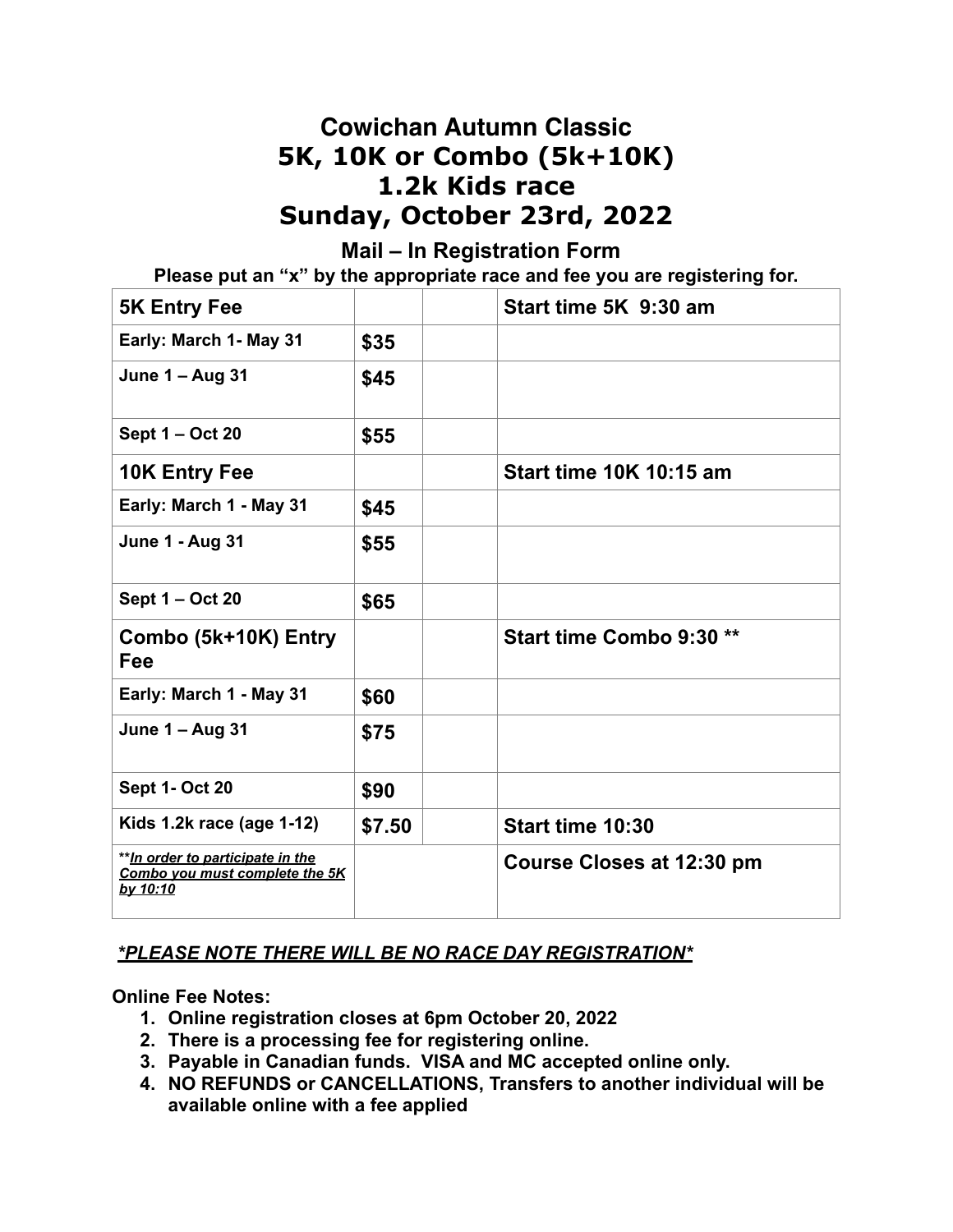# Please print clearly:

|                                                                  | First Name: ___________________________________ Last Name: _____________________                                                                                                                                                                                                                                                                                                                                                                    |  |
|------------------------------------------------------------------|-----------------------------------------------------------------------------------------------------------------------------------------------------------------------------------------------------------------------------------------------------------------------------------------------------------------------------------------------------------------------------------------------------------------------------------------------------|--|
|                                                                  |                                                                                                                                                                                                                                                                                                                                                                                                                                                     |  |
|                                                                  | Postal Code: _________________ Telephone Number: __________________________                                                                                                                                                                                                                                                                                                                                                                         |  |
|                                                                  |                                                                                                                                                                                                                                                                                                                                                                                                                                                     |  |
|                                                                  | Birthdate: _____________________________Gender: Male______ Female____                                                                                                                                                                                                                                                                                                                                                                               |  |
|                                                                  | Will You be Participating in the Wine Tasting Yes: _____ No: ______                                                                                                                                                                                                                                                                                                                                                                                 |  |
|                                                                  |                                                                                                                                                                                                                                                                                                                                                                                                                                                     |  |
|                                                                  |                                                                                                                                                                                                                                                                                                                                                                                                                                                     |  |
|                                                                  |                                                                                                                                                                                                                                                                                                                                                                                                                                                     |  |
|                                                                  |                                                                                                                                                                                                                                                                                                                                                                                                                                                     |  |
|                                                                  | Charity: A minimum of \$2.50 from each registration will be                                                                                                                                                                                                                                                                                                                                                                                         |  |
| donated to KidSport Cowichan                                     |                                                                                                                                                                                                                                                                                                                                                                                                                                                     |  |
| also give permission for photos to be taken and released.        | Waiver: <i>In consideration of your accepting this entry, I, hereby, for myself, my</i><br>heirs, executors, and administrators waive and release the organizers of this event<br>and its sponsors from any and all rights of claims for all damages I may have<br>against them, their representatives, successors, and assigns, for any and all illness,<br>injuries, and/or losses I may sustain as a result of my participation in this event, I |  |
| Signature:________________                                       | __________ Date:______________                                                                                                                                                                                                                                                                                                                                                                                                                      |  |
| (Parent or Guardian must sign if under 19 years.)<br>applicable. | Cancellation Policy: Entry Fee is non-refundable for the event. Entrants<br>may change events after paying the appropriate entry fee difference, if                                                                                                                                                                                                                                                                                                 |  |
| Ceevacs Roadrunners Club to:                                     | Mail completed entry form, signed waiver, and cheque made payable to                                                                                                                                                                                                                                                                                                                                                                                |  |
|                                                                  | <b>Cowichan Autumn Classic</b>                                                                                                                                                                                                                                                                                                                                                                                                                      |  |
|                                                                  | C/O Brenda Niziol. Race Director                                                                                                                                                                                                                                                                                                                                                                                                                    |  |

 C/O Brenda Niziol, Race Director P.O. Box 160 Shawnigan Lake,B.C. V0R 2W0